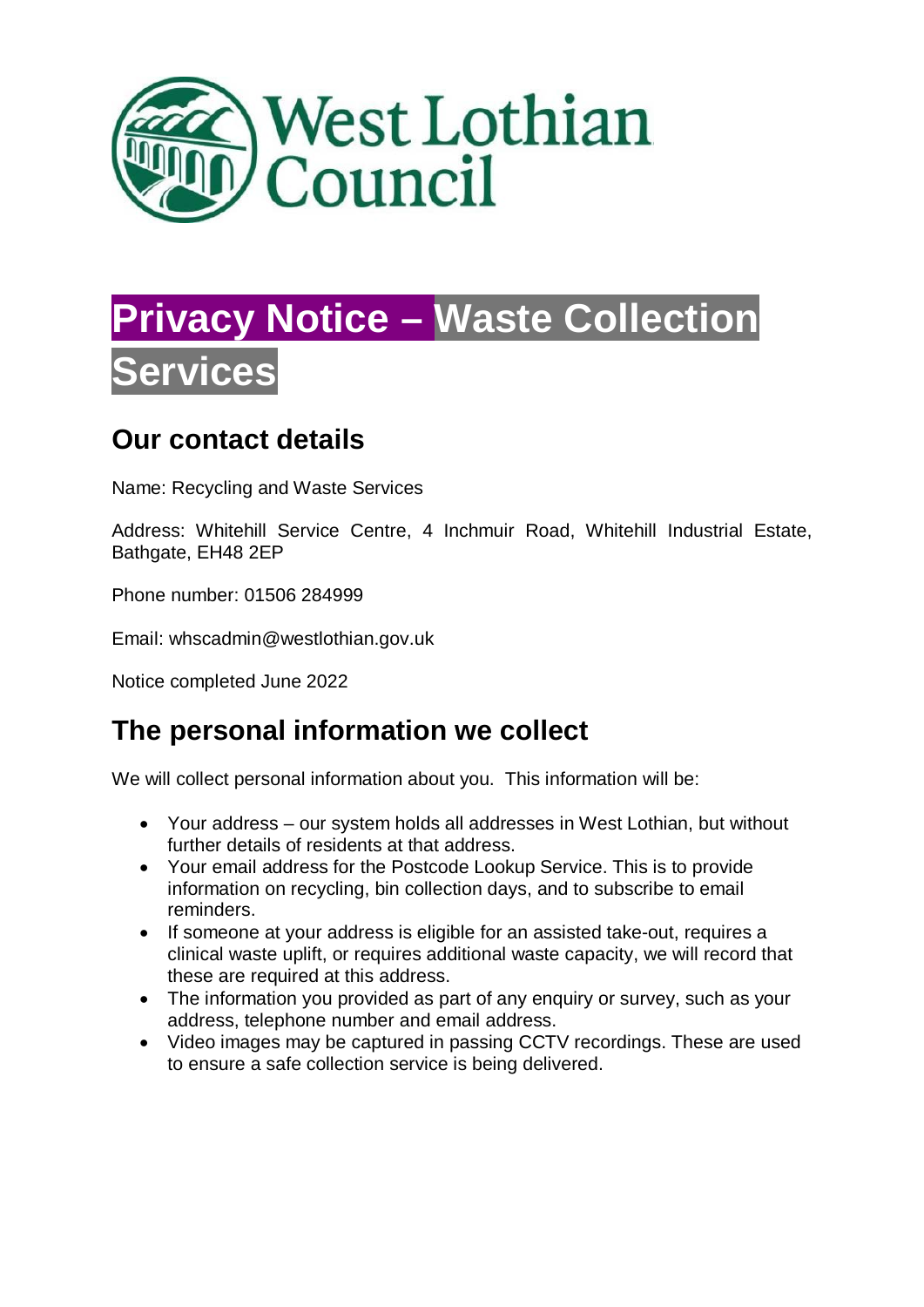#### **How we get your personal information and why we have it.**

Most of the personal information we process is provided to us directly by you for one of the following reasons:

- To allow us to deliver scheduled or one-off recycling & waste collections at your property.
- To allow us to provide assisted take outs and additional capacity bins
- To allow us to manage any enquiry you make.
- We have asked you to complete a survey and may contact you in association with the survey you have completed.

We use the information that you have given us in order to provide the services you request and, if necessary, to contact you about those services.

We may also use your information to assist us to plan future services.

Under data protection law, the lawful bases we rely on for processing this information are:

We need it to perform a public task.

#### **Who we will share your information with?**

In processing a request to collect hazardous waste such as household chemicals, paint, mineral oil, etc., we are required to share your address and contact details with:

LOWMAC, our hazardous waste collector\*

\*Please note that our contractor may change in the future

In the processing of the Postcode Lookup Service to check your bin collection days, and to subscribe to email reminders, we will share your email address with:

- GOSS Interactive, our website provider up to 31 July 2022\*
- Recollect Ltd, from 1 August 2022

\*Please note that our web provider may change in the future

Access to CCTV recordings day-to-day will be restricted to staff who operate the system. CCTV recordings will only be disclosed if there is a legitimate reason to disclose them. Records may need to be disclosed for the following reasons:

- To the police, for the prevention and detection of crime;
- To a court for legal proceedings:
- To a solicitor for legal proceedings;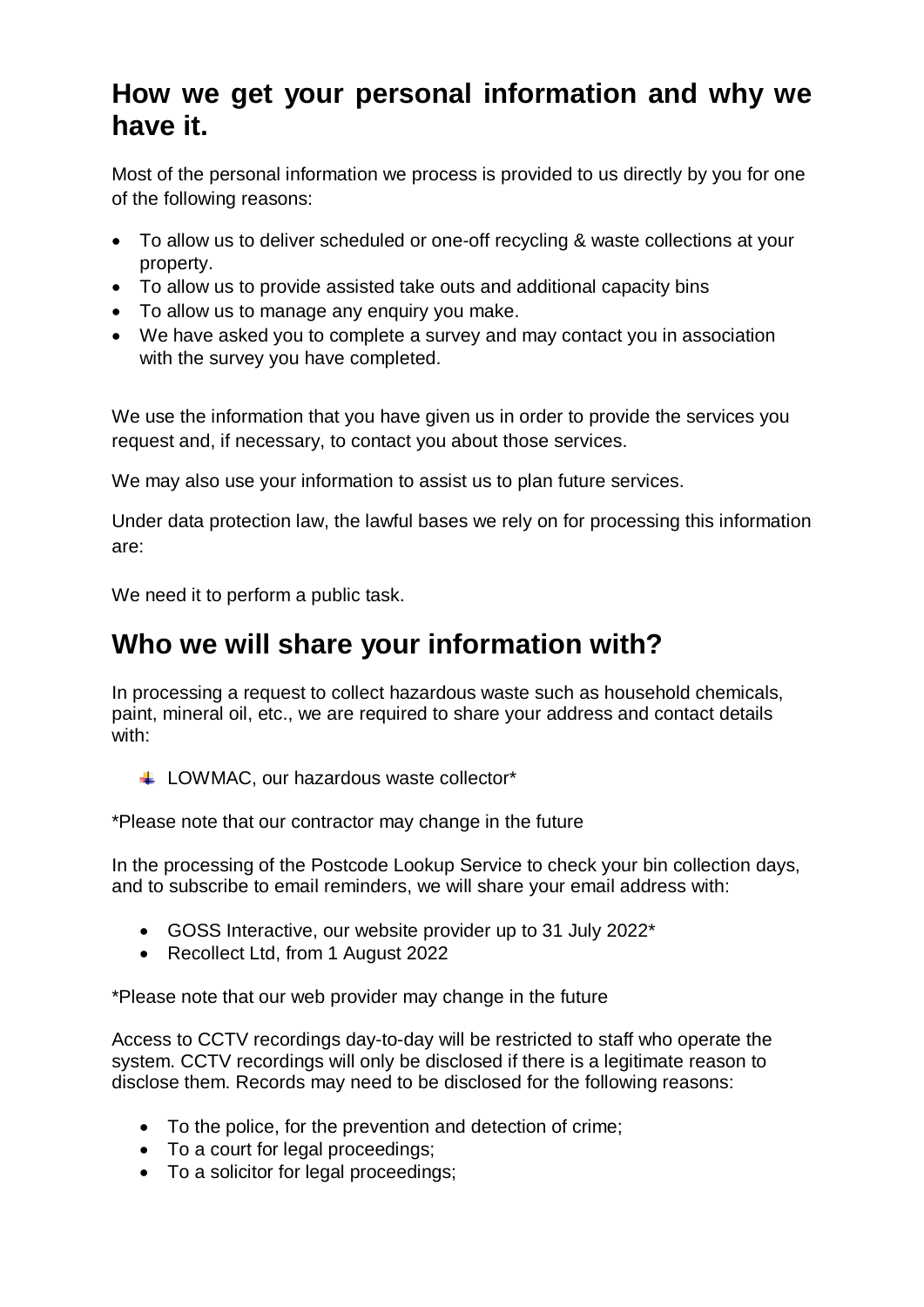• To insurance companies for claims management

Where recordings have been disclosed or viewed by an authorised third party the council will keep a record of:

- When the images were disclosed;
- Why they have been disclosed;
- Any crime incident number to which they refer;
- Who the images have been viewed by or disclosed to.

Your information will not be shared with the public.

#### **How long do we keep your information?**

**Enquiry** - we will keep your information for a period of **six years** after resolution of your enquiry to help us with reporting and planning in the future.

**CCTV Images** - will be kept for a maximum period of 28 days, unless they are required for investigation purposes. Should this be the case they will be kept for three years.

**Postcode Lookup Service** – we will keep your information for the Postcode Lookup Service until customers no longer require email reminders and they unsubscribe from the Postcode Lookup Service.

**Surveys** - We will keep your information for a period of **five years** after you complete the survey, although personal data captured is minimal.

# **Your rights**

Under data protection law, you have rights including:

**Your right of access** - You have the right to ask us for copies of your personal information.

**Your right to rectification** - You have the right to ask us to rectify personal information you think is inaccurate. You also have the right to ask us to complete information you think is incomplete.

**Your right to erasure** - You have the right to ask us to erase your personal information in certain circumstances.

**Your right to restriction of processing** - You have the right to ask us to restrict the processing of your personal information in certain circumstances.

**Your right to object to processing** - You have the the right to object to the processing of your personal information in certain circumstances.